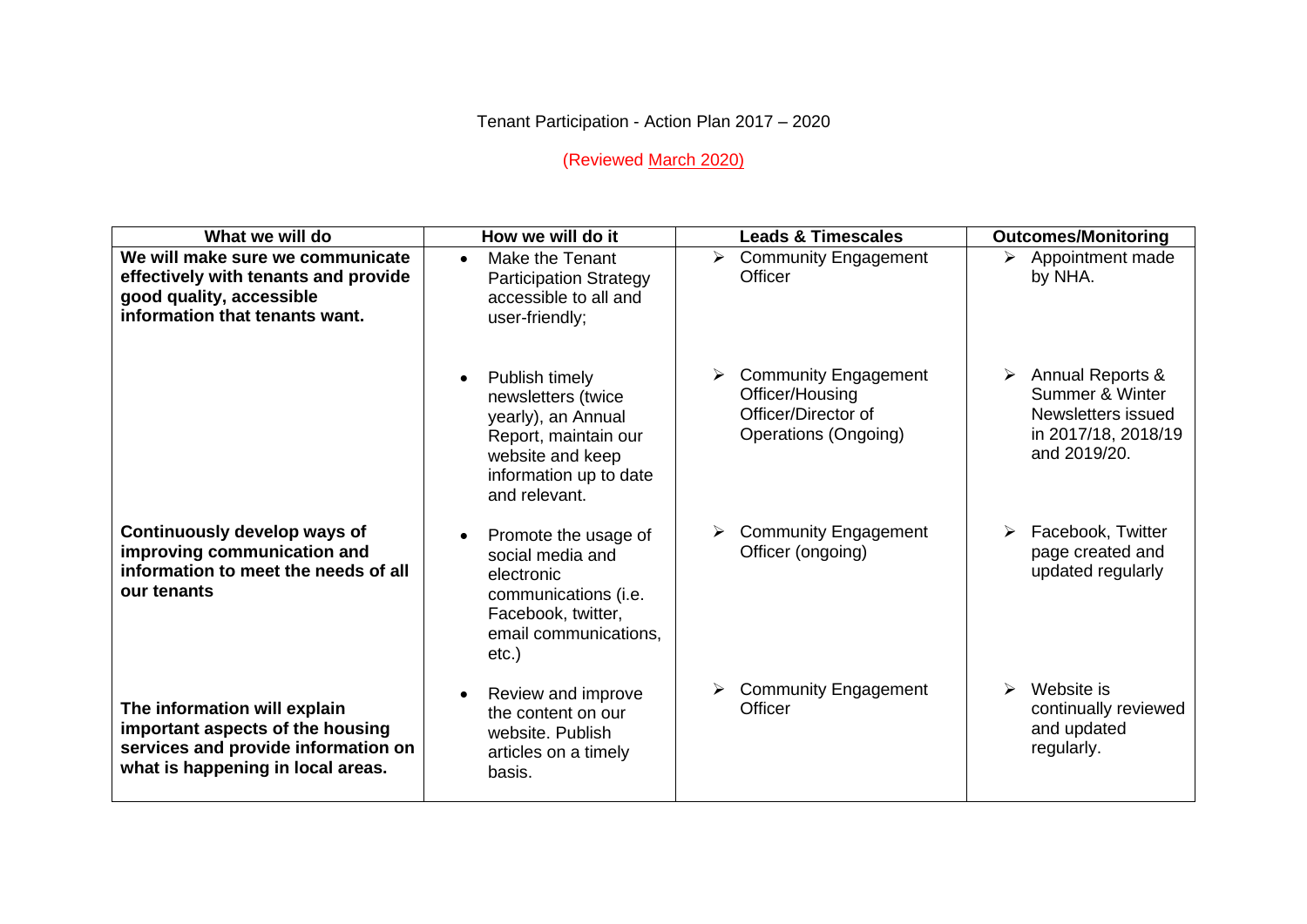| Technology will be developed and<br>used to provide information to<br>tenants and to deliver services. | Develop ways to make<br>sure that it features in<br>our training;                                                                                                                                                | <b>Community Engagement</b><br>➤<br>Officer                                                                                                                                                                                                                                  | Identify and deliver<br>relevant training for<br>all staff to promote<br>and actively support<br><b>Tenant Participation</b><br>(achieved)                                                                                                                                                                        |
|--------------------------------------------------------------------------------------------------------|------------------------------------------------------------------------------------------------------------------------------------------------------------------------------------------------------------------|------------------------------------------------------------------------------------------------------------------------------------------------------------------------------------------------------------------------------------------------------------------------------|-------------------------------------------------------------------------------------------------------------------------------------------------------------------------------------------------------------------------------------------------------------------------------------------------------------------|
|                                                                                                        | Inform tenants about<br>the housing capital<br>investment programme<br>and our performance in<br>meeting targets & KPI's                                                                                         | Comm. Eng. Officer/SMT<br>➤                                                                                                                                                                                                                                                  | Promote internal<br>➤<br>and external funding<br>opportunities which<br>arise.<br>Provide this<br>information via<br>various formats (i.e.<br><b>Tenant Forum</b><br>briefing papers,<br>meetings, website,<br>Facebook, annual<br>reports, newsletters,<br>etc. (ongoing<br>regularly via various<br>platforms). |
|                                                                                                        | Give our tenants' and<br>residents' associations<br>information about other<br>sources of funding: and<br>encourage tenants' and<br>residents' associations<br>to make the best use of<br>information technology | All NHA staff and residents<br>to be actively involved in<br>producing articles for<br>website, newsletters, etc<br>(i.e. consult with tenants at<br>various Forums, meetings,<br>etc.). This consultation will<br>dictate the contents which is<br>relevant and up to date. | Developed Brian<br>$\blacktriangleright$<br><b>Mullan Community</b><br>Fund initiative and<br>delivered in 2017,<br>2018 & 2019.<br>Spend of over<br>£30,000 to 37<br>organisations                                                                                                                               |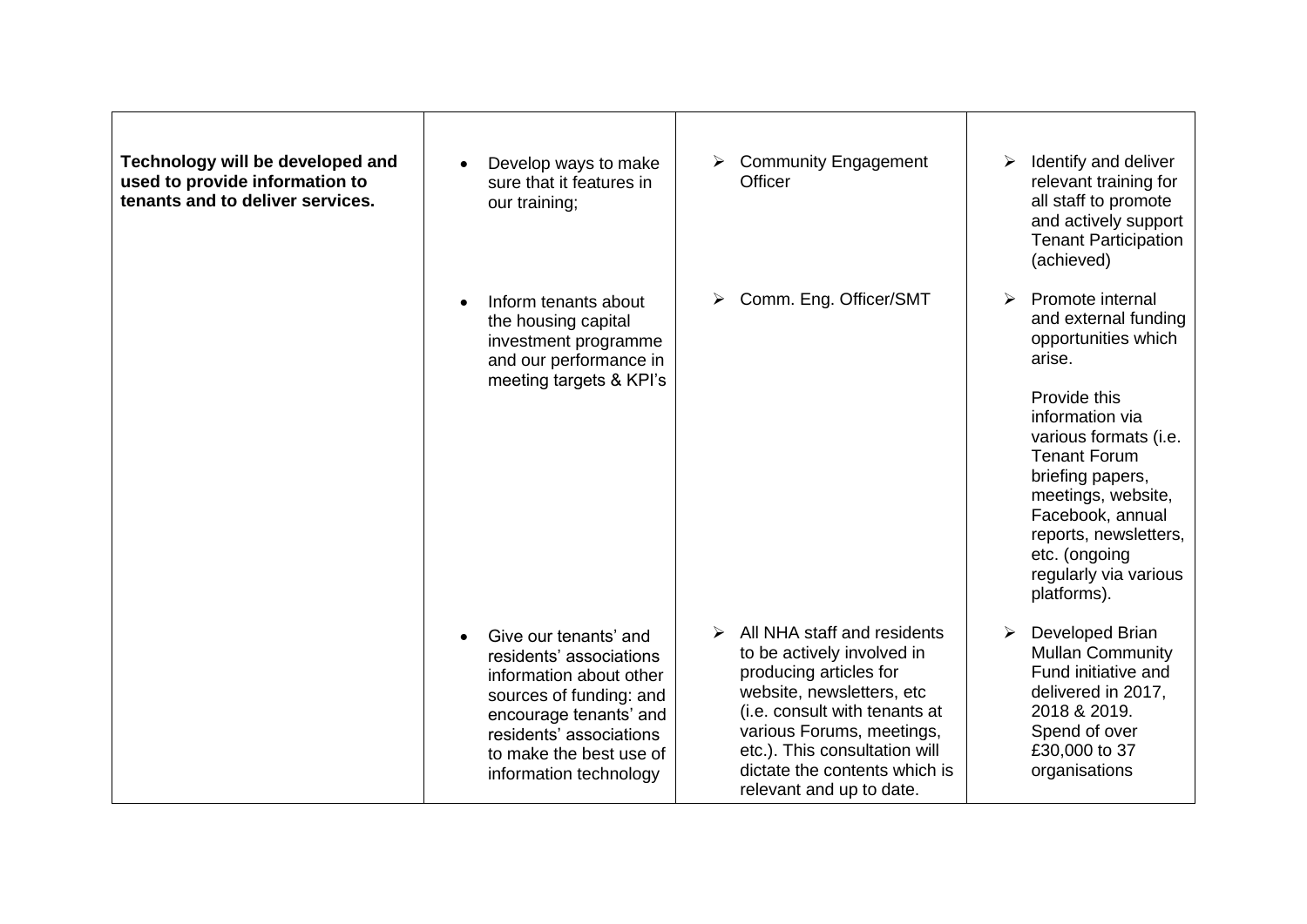|                                                                                                                 |                                                                                                                                                                                                                                                                             |                                             | throughout North<br>Belfast.<br>Acquired £34,000<br>match funding with<br>NBAP to acquire<br>independent<br>benefits advice,<br>training and<br>employment support<br>to our tenant base<br>and others within<br>North Belfast.<br>Provided funding<br>and support to local<br>organisations via<br>our Community |
|-----------------------------------------------------------------------------------------------------------------|-----------------------------------------------------------------------------------------------------------------------------------------------------------------------------------------------------------------------------------------------------------------------------|---------------------------------------------|-------------------------------------------------------------------------------------------------------------------------------------------------------------------------------------------------------------------------------------------------------------------------------------------------------------------|
| Tenants will know that their<br>comments and views have helped<br>NHA make changes to policies and<br>services. | <b>Tenant's Newsletters</b><br>will be produced 2<br>times per year and<br>NHA will encourage<br>tenants and all staff to<br>become involved in<br>producing the<br>newsletters, writing<br>articles and identifying<br>information which is<br>relevant and up to<br>date. | <b>Community Engagement</b><br>➤<br>Officer | <b>Investment Fund.</b><br>The Tenant Forum<br>↘<br>meetings are now<br>providing a platform<br>for consultation. T/F<br>members are now<br>provided with a draft<br>copy of publications,<br>prior to printing to<br>acquire feedback<br>and recommended<br>changes, articles,<br>etc.                           |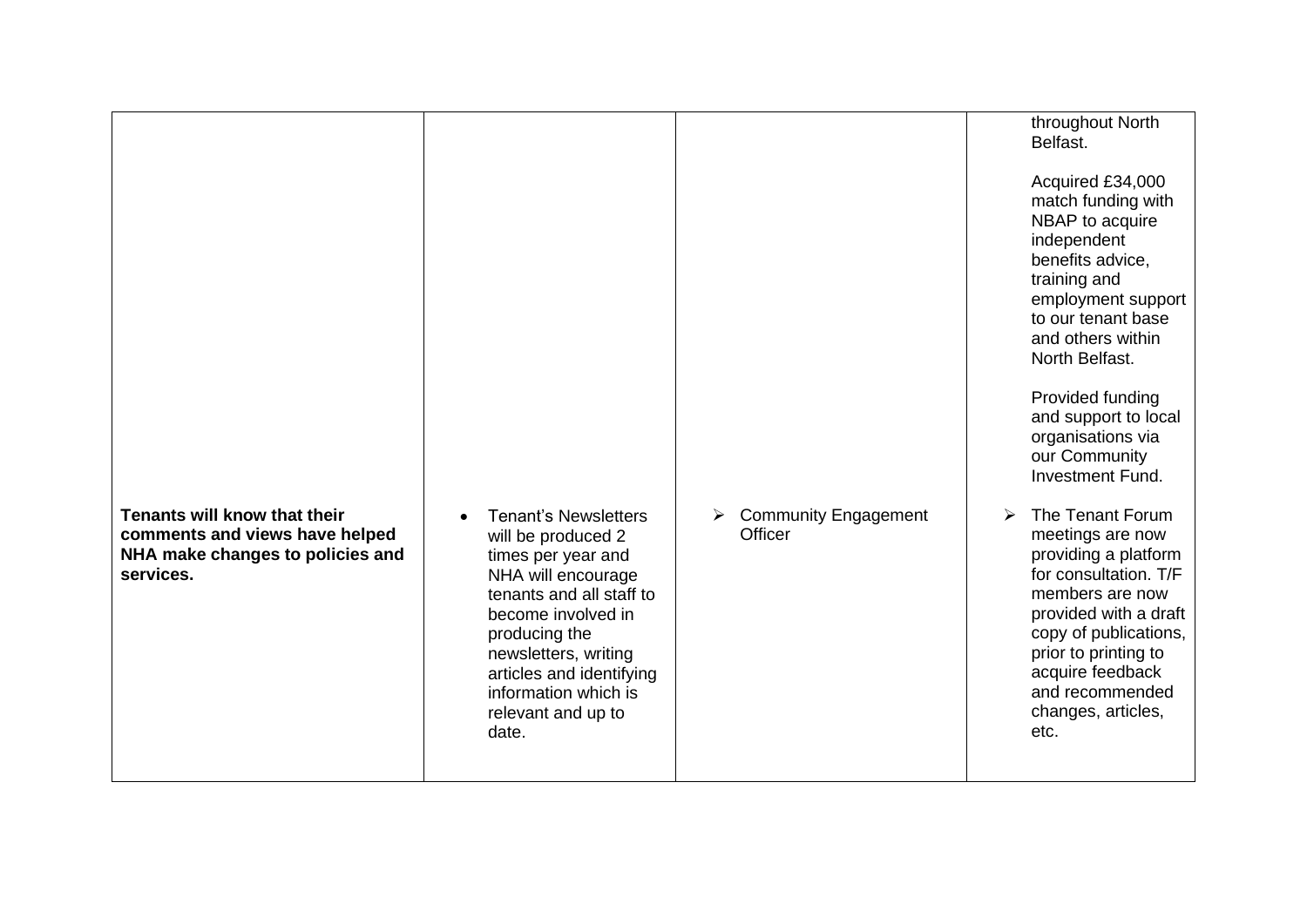| This information will be<br>$\bullet$<br>included on the website<br>and will be easy to<br>read and navigate.                                                                                                                                                      | H/Management<br>$\blacktriangleright$<br><b>Team/Property Services</b><br>Team/Comm. Engagement<br>Officer | All information<br>➤<br>provided is clear,<br>concise and easily<br>read.                                                                                                                                                                                                                                                                                                                                                                                                                                                              |
|--------------------------------------------------------------------------------------------------------------------------------------------------------------------------------------------------------------------------------------------------------------------|------------------------------------------------------------------------------------------------------------|----------------------------------------------------------------------------------------------------------------------------------------------------------------------------------------------------------------------------------------------------------------------------------------------------------------------------------------------------------------------------------------------------------------------------------------------------------------------------------------------------------------------------------------|
| Review & produce a<br>➤<br>tenant handbook and<br>other information<br>leaflets/Tenant Packs.<br>Leaflets will be<br>developed providing<br>information and advice<br>on key aspects of the<br>$s$ ervice $-$ i.e. possibly<br>starting with letting<br>standards. |                                                                                                            | <b>Developed Tenant</b><br>➤<br>Information<br>Days/Meeting Your<br>Neighbours Days<br>for new tenants<br>moving into new<br>build developments.<br>Key stakeholders<br>were invited to<br>promote and<br>showcase local<br>amenities and<br>services.<br><b>Tenant Information</b><br>Pack are distributed<br>to provide practical<br>information on<br>NHA's services,<br>projects, initiatives,<br>opportunities to<br>engage and<br>information on<br>statutory and<br>communities &<br>voluntary services in<br>place locally, to |
|                                                                                                                                                                                                                                                                    |                                                                                                            | support and assist                                                                                                                                                                                                                                                                                                                                                                                                                                                                                                                     |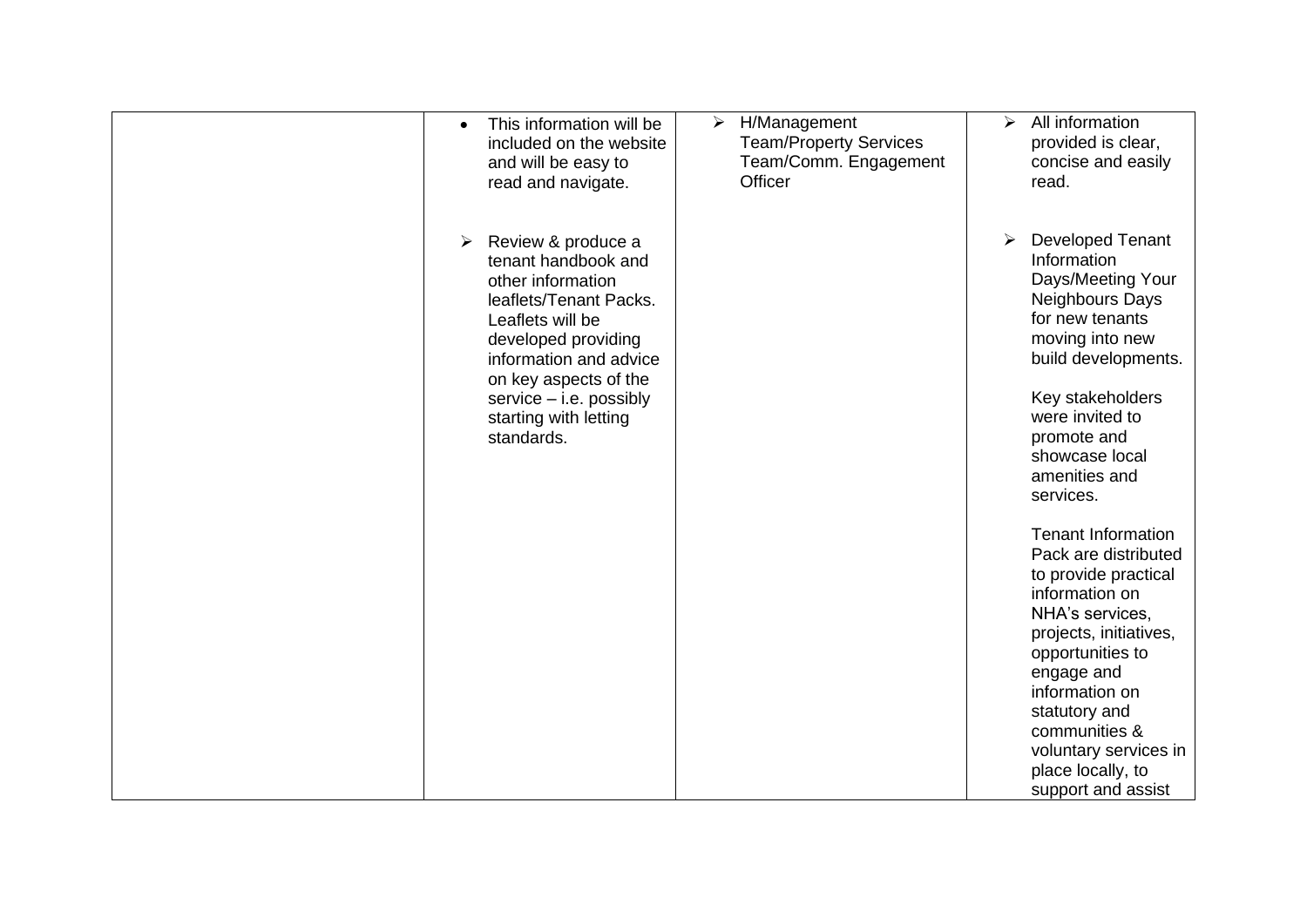|                                                                                                                                                                                                |                                                                                                                                                                                                              |                                                                                                                                                        | in tenancy<br>sustainment.                                                                                                                                                                                                      |
|------------------------------------------------------------------------------------------------------------------------------------------------------------------------------------------------|--------------------------------------------------------------------------------------------------------------------------------------------------------------------------------------------------------------|--------------------------------------------------------------------------------------------------------------------------------------------------------|---------------------------------------------------------------------------------------------------------------------------------------------------------------------------------------------------------------------------------|
| Continue to promote and encourage<br>a culture that embraces tenant<br>involvement across all housing<br>services.                                                                             | Provide training and<br>$\bullet$<br>support to staff to<br>encourage and deliver<br>ideas which will<br>support.                                                                                            | All NHA staff<br>$\blacktriangleright$                                                                                                                 | Training provided by<br>$\blacktriangleright$<br>Supporting<br>Communities to all<br>NHA staff.<br>Internal & external<br>training/guidance<br>was provided to<br>assist staff to fulfil<br>their duties &<br>responsibilities. |
|                                                                                                                                                                                                | NHA staff/departments<br>$\bullet$<br>to be proactive in<br>promoting services.                                                                                                                              | All department will provide<br>$\blacktriangleright$<br>relevant and up to date<br>information on business<br>activities and promote<br>participation. | All NHA Depts.<br>➤<br>have provided<br>briefings and<br>overviews of how<br>they operate and<br>key business<br>objectives to<br>tenants via face to<br>face contact or in<br>publications to<br>tenants.                      |
| Continue to develop and support<br>initiatives and partnerships which<br>support and strengthen<br>communities (i.e. Community<br><b>Planning, Community Safety, Good</b><br>Relations, etc.). | Continue to dedicate<br>$\bullet$<br>resources to attend<br>multi-agency<br>partnerships meetings<br>made up of residents,<br><b>Statutory Agencies,</b><br><b>Community &amp; Voluntary</b><br>sector, etc. | Comm. Eng. Officer/All Staff<br>➤                                                                                                                      | NHA have<br>$\blacktriangleright$<br>expanded on<br>previous<br>partnerships and<br>now attends local<br>14 partnership<br>working groups.                                                                                      |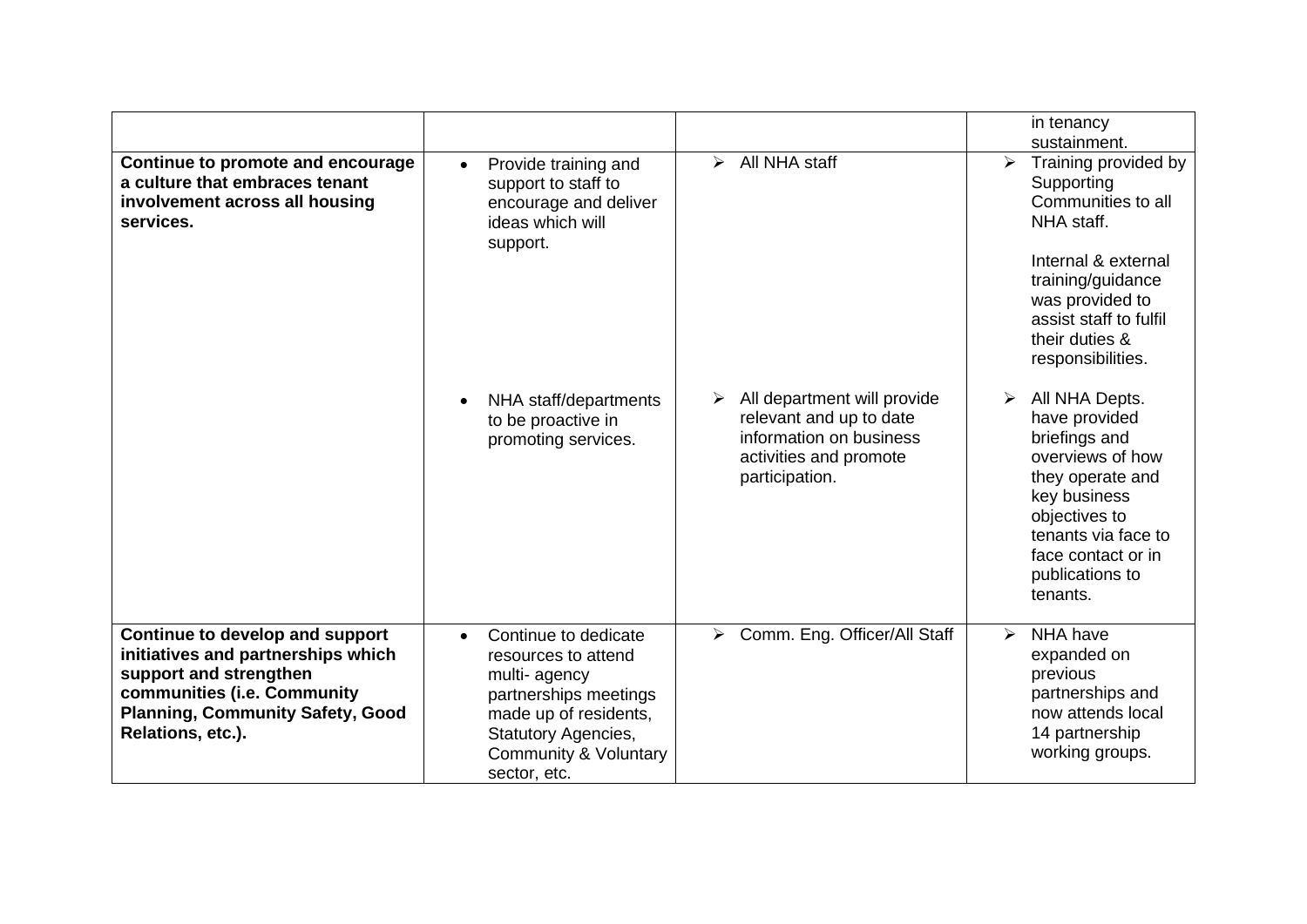|                                                                                                                                    |                                                                                                                                                                 |                                                                                                                   | Since the                                                                                                                                                                                                                                |
|------------------------------------------------------------------------------------------------------------------------------------|-----------------------------------------------------------------------------------------------------------------------------------------------------------------|-------------------------------------------------------------------------------------------------------------------|------------------------------------------------------------------------------------------------------------------------------------------------------------------------------------------------------------------------------------------|
|                                                                                                                                    | Develop new<br>partnerships or attend<br>working groups                                                                                                         |                                                                                                                   | introduction of the<br><b>TPS in 2017, NHA</b><br>staff now attend the<br>Upper & Low North<br><b>Belfast Family</b><br>Support Hubs, Sure<br><b>Start Management</b><br>Meetings, Advice<br>Plus Working<br>Group,                      |
|                                                                                                                                    |                                                                                                                                                                 |                                                                                                                   | To support us to do<br>deliver best practice<br>within the sector,<br>NHA staff also<br>attended and<br>actively participate<br>in Empowering<br>Communities'<br>TPPN, NIFHA's<br>Comms. Officers<br>Forum and the HM<br>Managers Forum. |
| <b>Promote NHA's Menu of Options</b><br>and incorporate measures to<br>sustain the continually<br>development of the Tenant Forum. | All existing and new<br>$\bullet$<br>tenants will be regularly<br>offered the opportunity<br>to participate in<br>activities which is most<br>suitable to them. | Community Eng. Officer and<br>$\blacktriangleright$<br>all relevant Housing<br>Management & Property<br>Services. | $\triangleright$ Comm. Eng. Officer<br>will distribute Menu<br>of Options annually<br>or when deemed<br>necessary,<br>dependent on<br>membership levels<br>within the Tenant<br>Forum (distributed<br>in 2017 & 2018.                    |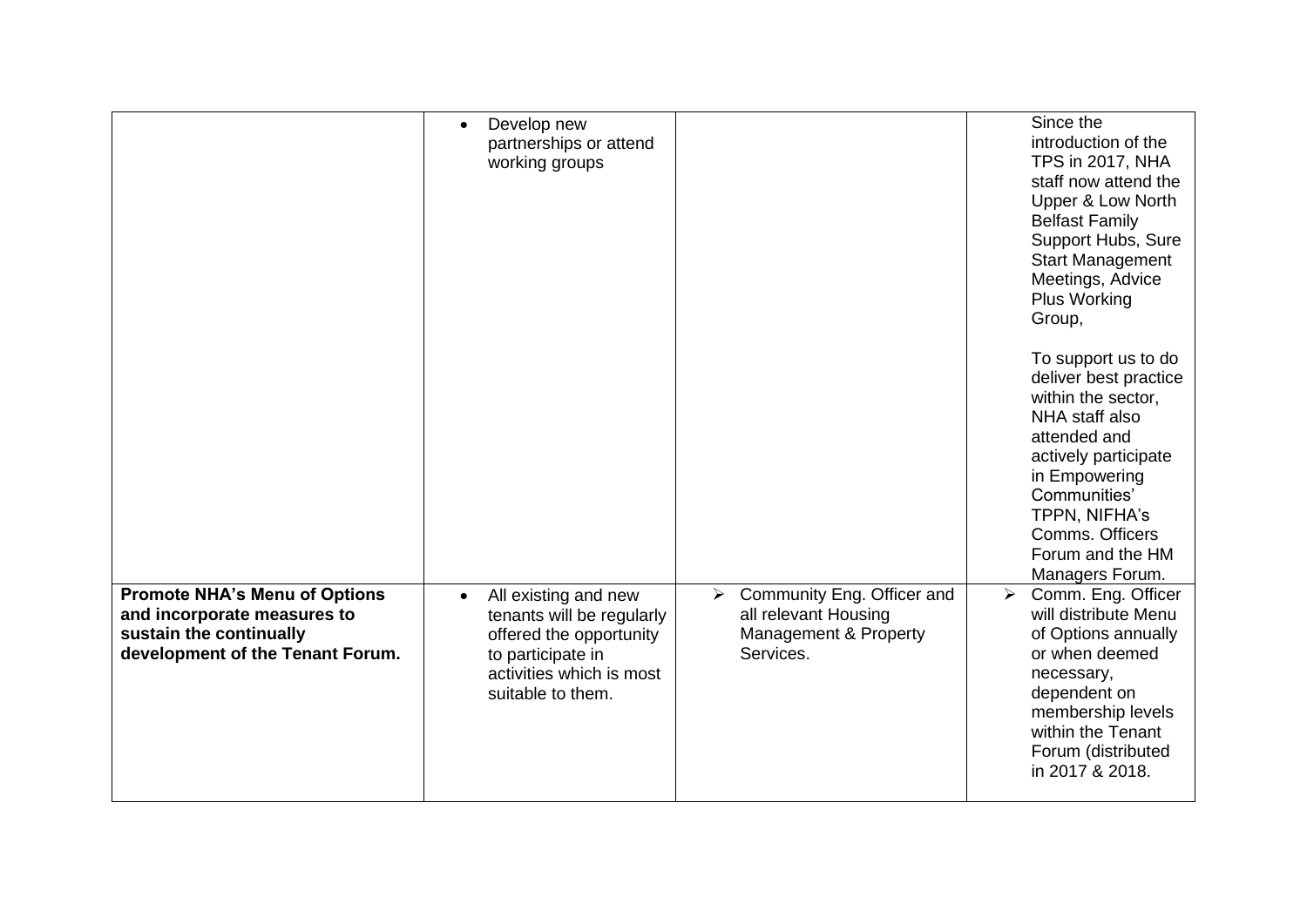|                                                                                                                                                                                           | All staff will be required<br>to actively promote<br>participation as part of<br>their day to day duties                                            | All NHA staff are<br>⋗<br>encouraged to use all forms<br>of contact with tenants as an<br>opportunity to promote<br>participation and<br>engagement.                                                               | All staff have<br>➤<br>undergone T/P<br>training and are<br>aware of the role<br>they must play to<br>promote tenant<br>choice, local<br>engagement, views,<br>feedback and<br>incorporate<br>measure to promote<br>and enhance NHA's<br>service delivery. |
|-------------------------------------------------------------------------------------------------------------------------------------------------------------------------------------------|-----------------------------------------------------------------------------------------------------------------------------------------------------|--------------------------------------------------------------------------------------------------------------------------------------------------------------------------------------------------------------------|------------------------------------------------------------------------------------------------------------------------------------------------------------------------------------------------------------------------------------------------------------|
|                                                                                                                                                                                           |                                                                                                                                                     | <b>Community Engagement</b><br>Officer and all relevant<br>Housing Management &<br><b>Property Services during</b><br>contact with tenants during<br>home visits, office<br>discussions, Post Ten.<br>Visits, etc. | HM staff have<br>promoted the<br><b>Association's Menu</b><br>of Options and<br>different levels of<br>participation at all<br><b>Post Tenancy Visits</b><br>to encourage take<br>up and active<br>participation.                                          |
| Promote, design and support<br>initiatives which support the<br>elderly, young people, increase<br>educational attainment levels,<br>financial inclusion and health &<br>well-being, etc. | Seek further support<br>$\bullet$<br>and expansion of Grow<br>NI Project at<br>Camberwell Court.<br>Develop new initiatives<br>in Sheltered Schemes | Comm. Eng. Officer/Scheme<br>➤<br>Co-Ordinators & All Staff<br>$(Year 1 - 3)$ .                                                                                                                                    | Funding secured to<br>$\blacktriangleright$<br>continue project via<br>NHA's CIF.<br>➤<br>Levels of<br>participation has<br>increased. Other<br>Sheltered residents<br>are now taking part<br>in the project.                                              |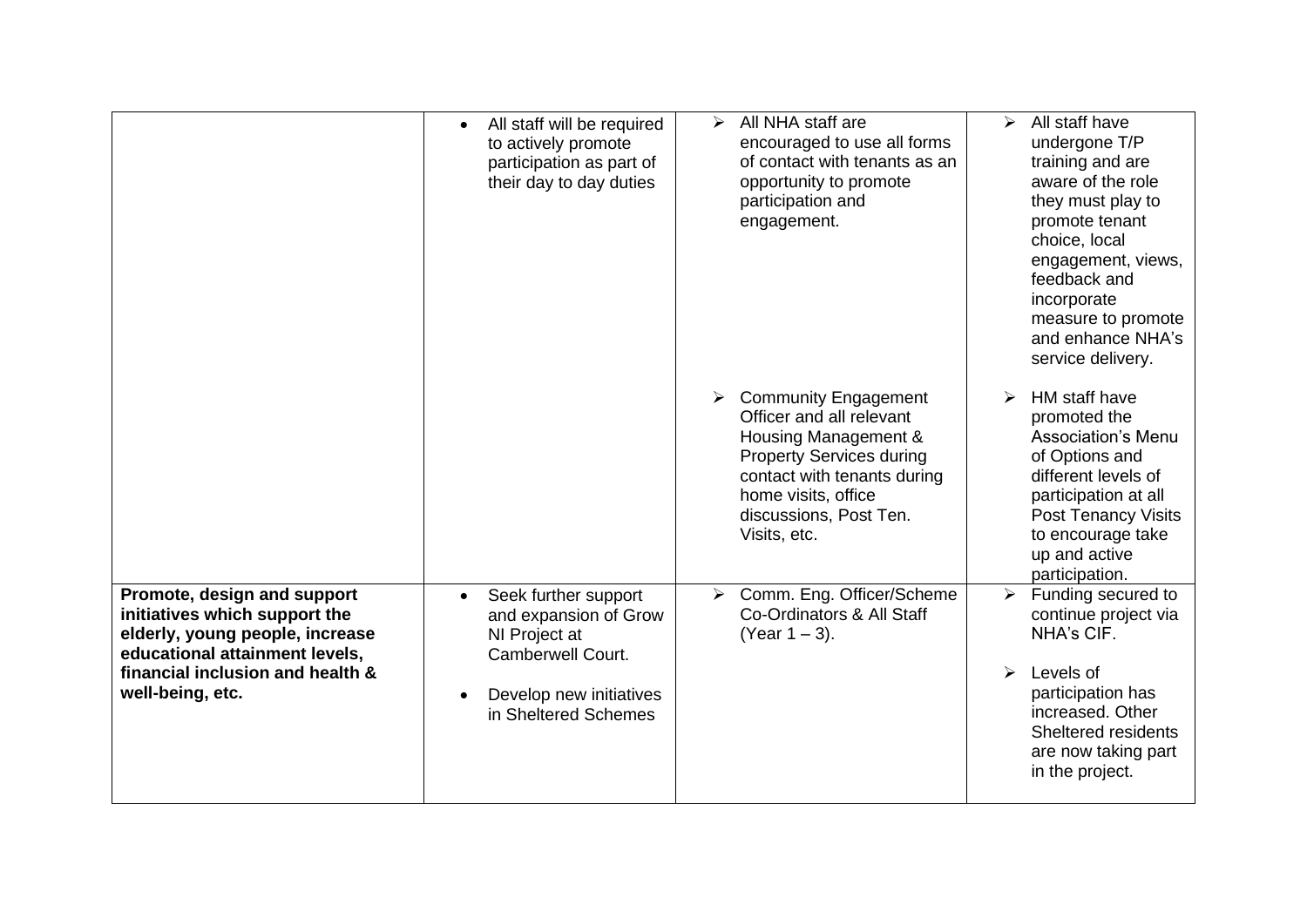|                                  | Promote and support<br>$\bullet$<br>external groups which<br>provide support.                                 |                                                                                                                                                                                                 | Delivered<br>$\blacktriangleright$<br>intergenerational<br>projects at<br>Camberwell Court.                                                                                                                                                             |
|----------------------------------|---------------------------------------------------------------------------------------------------------------|-------------------------------------------------------------------------------------------------------------------------------------------------------------------------------------------------|---------------------------------------------------------------------------------------------------------------------------------------------------------------------------------------------------------------------------------------------------------|
|                                  | Promote and<br>encourage take up of<br><b>NHA's Student Bursary</b><br>Scheme.                                |                                                                                                                                                                                                 | Achieved full take<br>up of NHA's Annual<br>Bursary awards<br>over the lifespan of<br>the TPS.                                                                                                                                                          |
|                                  | Promote and<br>encourage take up of<br><b>NHA's Credit Union</b><br>match Savings<br>Scheme.                  |                                                                                                                                                                                                 | Promoted and<br>➤<br>encouraged<br>membership                                                                                                                                                                                                           |
| <b>Hold regular local events</b> | <b>Hold Pre-Tenancy</b><br>$\bullet$<br><b>Tenant Information</b><br>Day's for all new build<br>developments. | Promote and attend<br>$\blacktriangleright$<br>community safety events,<br>community information days,<br>advice clinics, consultation<br>meetings on joint projects,<br>etc.<br>$(Year 1 - 3)$ | $\triangleright$ Provide a platform<br>for new residents to<br>be made aware of<br>the local service<br>providers and<br>amenities now<br>available to them<br>(delivered for all<br>NHA new build<br>developments<br>handed over in<br>2017 and 2018). |
|                                  | Attend community<br>consultation events to<br>highlight and promote                                           | All staff to be encouraged to<br>participate in local events<br>and initiatives.                                                                                                                | NHA staff have held<br>and attended tenant<br>safety events,<br>community                                                                                                                                                                               |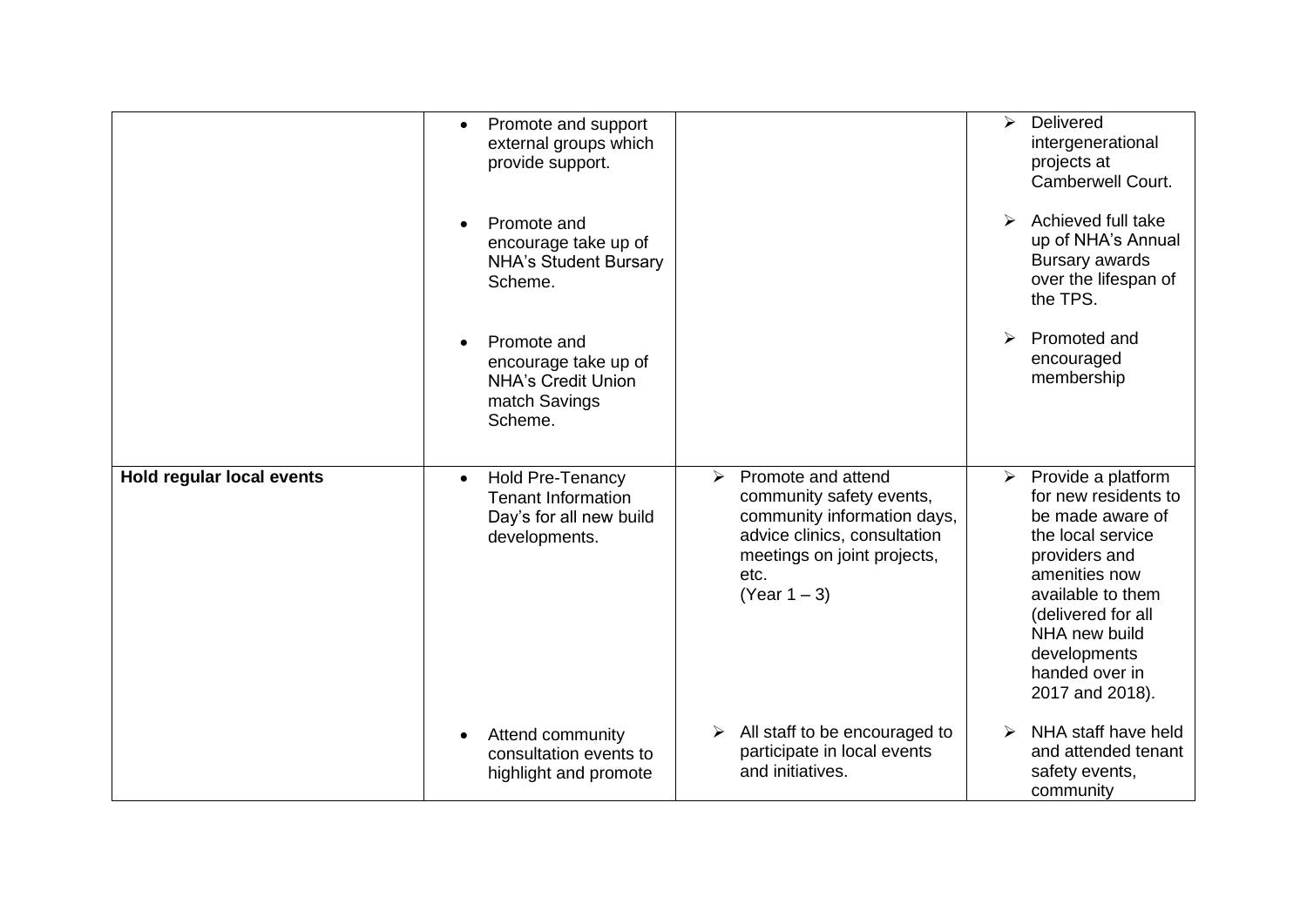| the services offered by<br>NHA.                                                                                  |                                                                                                                                                               | partnership<br>promotional events<br>educational events,<br>etc.                                                                                                               |
|------------------------------------------------------------------------------------------------------------------|---------------------------------------------------------------------------------------------------------------------------------------------------------------|--------------------------------------------------------------------------------------------------------------------------------------------------------------------------------|
| Hold regular<br>Community Clean-up<br>events to encourage<br>partnerships and an<br>ethos of local<br>ownership. | Develop new ways of<br>➤<br>supporting local projects                                                                                                         | Ensure all staff play<br>a role in promoting<br>and safer and<br>cleaner<br>environments.                                                                                      |
| Provide materials and<br>financial support to<br>deliver local<br>events/partnerships.                           | Fund or provide professional<br>support to local projects that<br>encourage active resident<br>participation, local<br>ownership or community<br>empowerment. | <b>Provided secretarial</b><br>support at multi-<br>agency and<br>community<br>meetings.<br><b>Provided financial</b>                                                          |
|                                                                                                                  |                                                                                                                                                               | support to help<br>sustain local advice<br>services.                                                                                                                           |
|                                                                                                                  |                                                                                                                                                               | Played an active<br>role in promoting<br>the section via<br><b>Comms Officer</b><br>Forum, TPPN, Cliff<br><b>Edge Coalition and</b><br><b>Benefits to Society</b><br>Campaign. |
| Encourage staff to<br>participate in other                                                                       | Provide support and<br>resources for staff to fully<br>participate in events,                                                                                 | Provided support in<br>delivery of local fun<br>days, community                                                                                                                |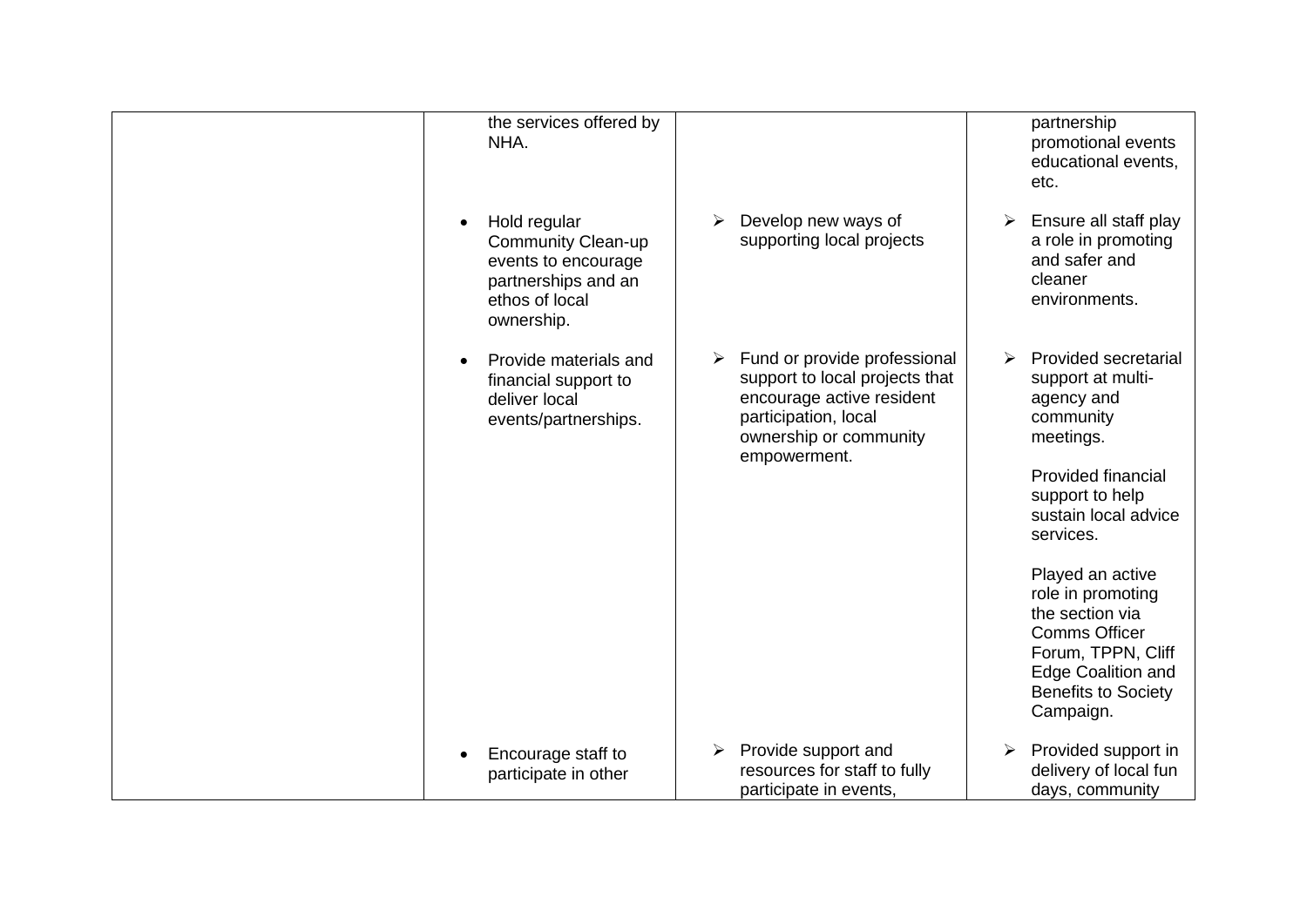|                                                                                                             | locally organised<br>events.                                                                                      | activities or initiatives which<br>will enhance T/P and<br>community engagement.                                    | festivals, older<br>people's services,<br>youth engagements<br>initiatives, public<br>relations events,<br>etc. which aim to<br>enhance NHA's<br>reputation and<br>commitment to<br>support the local<br>communities in<br>which we work.<br>NHA staff have<br>promoted,<br>supported and<br>directly delivered<br>local projects (i.e.<br>New Lodge<br><b>Community Festival,</b><br>BMCF, Clean Ups, |
|-------------------------------------------------------------------------------------------------------------|-------------------------------------------------------------------------------------------------------------------|---------------------------------------------------------------------------------------------------------------------|--------------------------------------------------------------------------------------------------------------------------------------------------------------------------------------------------------------------------------------------------------------------------------------------------------------------------------------------------------------------------------------------------------|
| <b>Develop a Tenant Participatory</b><br><b>Budget Scheme via NHA's</b><br><b>Community Investment Fund</b> | Acquire BOM approval<br>in 2017.<br>Appoint a Tenant                                                              | Director of<br>$\triangleright$<br>Operations/Community<br><b>Engagement Officer</b><br><b>Community Engagement</b> | $\blacktriangleright$<br><b>Acquired BOM</b><br>support and funding<br>of £10,000 per<br>annum.<br>Panel acquire via<br>$\blacktriangleright$                                                                                                                                                                                                                                                          |
|                                                                                                             | <b>Review Panel to</b><br>design, develop and<br>deliver the scheme<br>from members of our<br><b>Tenant Forum</b> | Officer                                                                                                             | members of Tenant<br>Forum in Oct. 2017.                                                                                                                                                                                                                                                                                                                                                               |
|                                                                                                             | Provide panel<br>members with support                                                                             | <b>Community Engagement</b><br>Officer                                                                              | Develop NHA<br>Community                                                                                                                                                                                                                                                                                                                                                                               |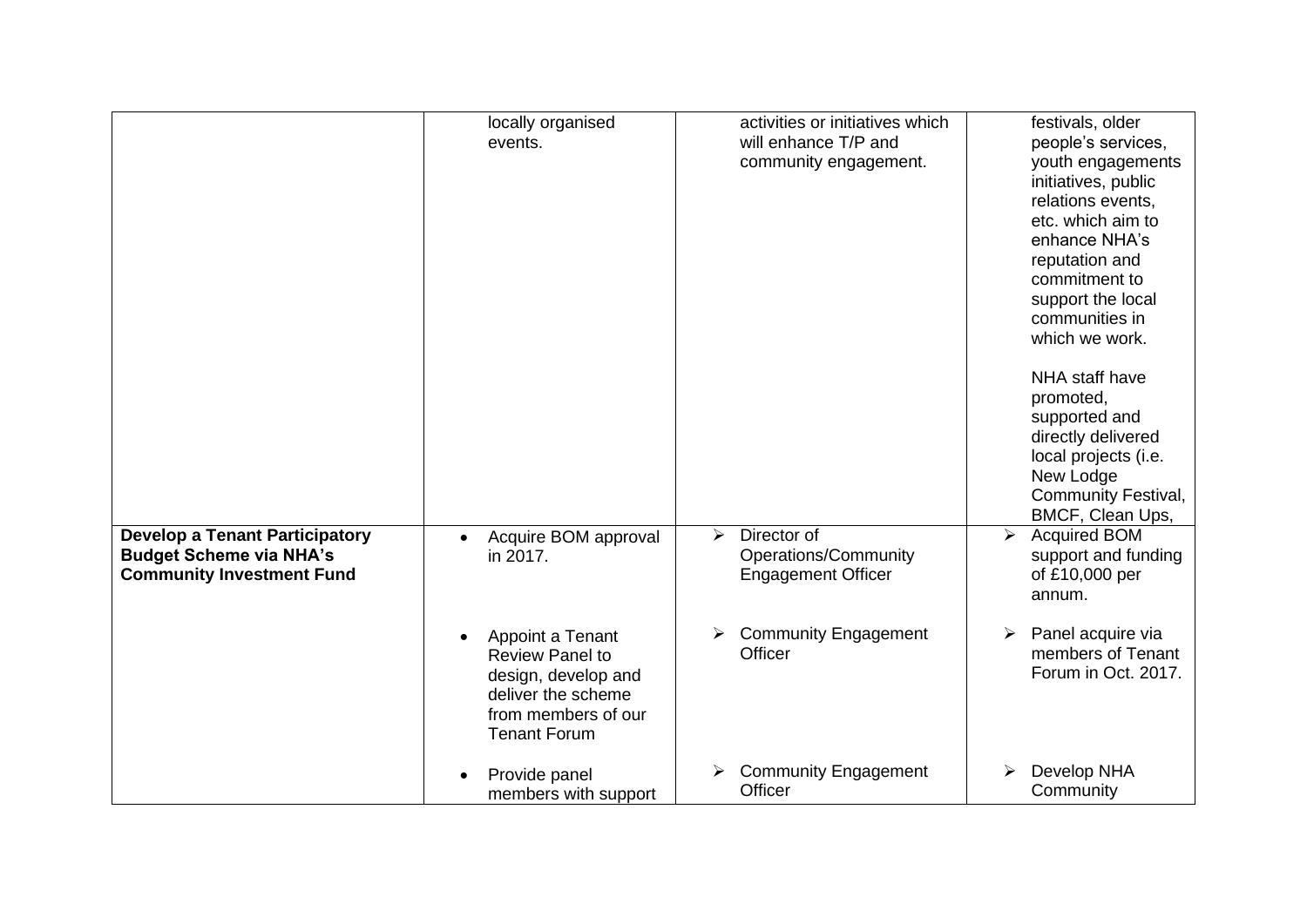|                                                                                                                                                                            | and guidance<br>throughout the<br>process.                                                                                                                                                            |                                                                                                     | <b>Investment Fund</b><br>with a Tenant<br><b>Review Panel</b><br>tasked with<br>awarding and<br>distributing any<br>funding awards.                                                                                                                                                           |
|----------------------------------------------------------------------------------------------------------------------------------------------------------------------------|-------------------------------------------------------------------------------------------------------------------------------------------------------------------------------------------------------|-----------------------------------------------------------------------------------------------------|------------------------------------------------------------------------------------------------------------------------------------------------------------------------------------------------------------------------------------------------------------------------------------------------|
| Develop current tenants with the<br>skills and capacity to join NHA's<br><b>Board of Management, to ensure</b><br>there is a process in place to meet<br>DFC requirements. | Source relevant<br>$\bullet$<br>training to encourage<br>and promote individual<br>tenant capacity<br>building.                                                                                       | Director of<br>$\blacktriangleright$<br>Operations/Comm.<br><b>Engagement Officer</b><br>$(Y1 - 3)$ | Availed of training<br>$\blacktriangleright$<br>via professional<br>organisations such<br>as Supporting<br>Communities,<br><b>Family Support</b><br><b>Hubs</b>                                                                                                                                |
|                                                                                                                                                                            | Source and deliver<br>group training events to<br>support and sustain the<br>Tenant Forum (i.e.<br>governance training,<br>develop secretarial<br>skills, improvement of<br>computer literacy, etc.). | Comm. Eng. Officer/Internal<br>& External providers<br>$(Y1 - 3)$                                   | Completed a staff<br>and Tenant Forum<br>training needs<br>analysis and<br>develop a training<br>plan to complement<br>the work of the<br>orgaisnation and<br>Forum<br>To continue to<br>source specific<br>training for tenants<br>seeking to join the<br>T/F, Community<br>Groups, BOM, etc. |
| Develop opportunities for tenant to<br>meaningfully participate in various<br>types of engagement, which are                                                               | Support tenants to<br>$\bullet$<br>review, analysis and<br>scrutinise NHA's                                                                                                                           | $\triangleright$ All Staff/Department<br>$(Y1 - 3)$                                                 | Tenants have been<br>$\blacktriangleright$<br>provided with<br>training to & support<br>(i.e. Chairperson                                                                                                                                                                                      |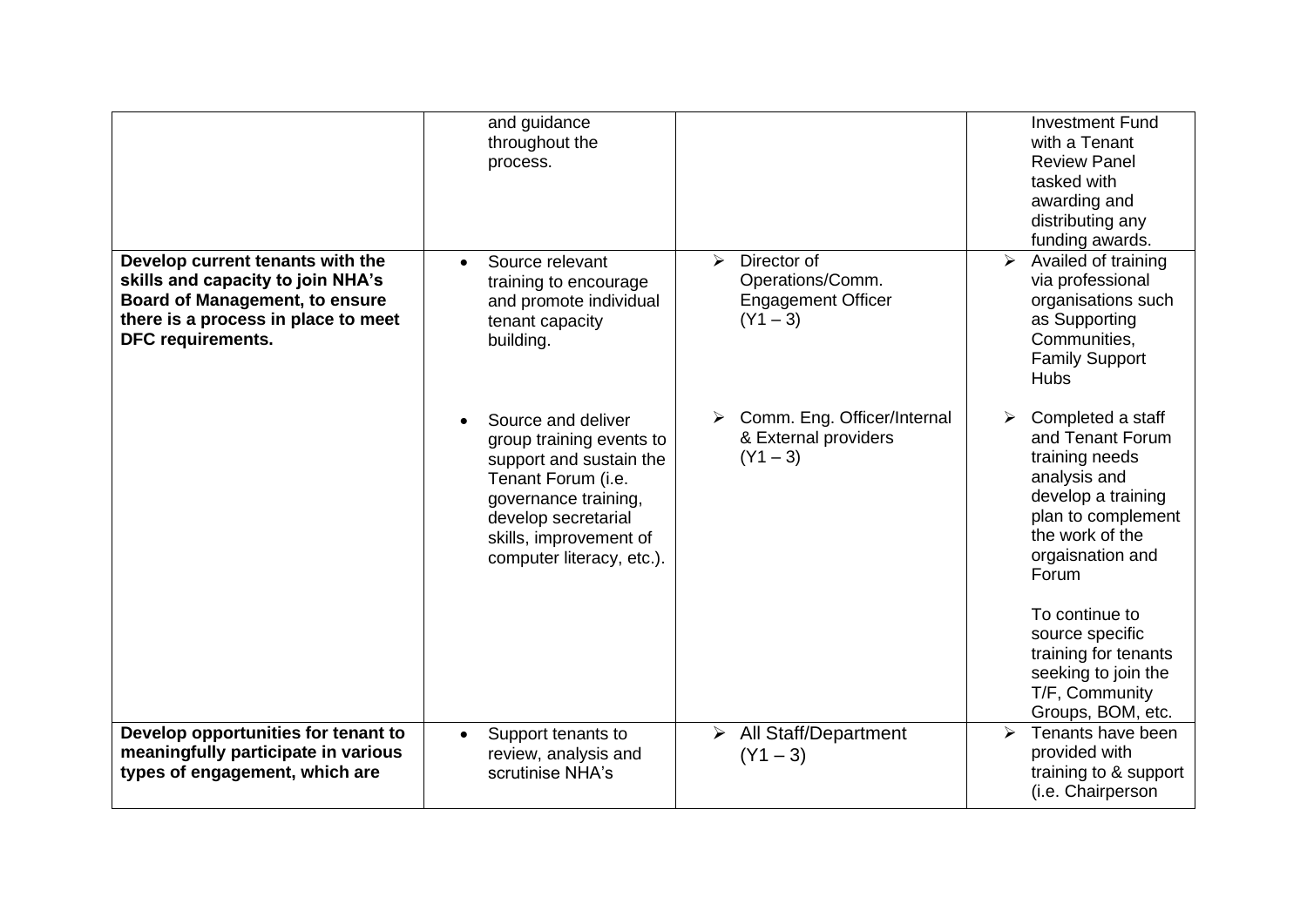| designed to evaluate NHA services | systems and                                                                          | training/holding                                                                                                                                                                                                                                          |
|-----------------------------------|--------------------------------------------------------------------------------------|-----------------------------------------------------------------------------------------------------------------------------------------------------------------------------------------------------------------------------------------------------------|
| and standards.                    | processes.                                                                           | effective meetings,<br>$etc.$ )                                                                                                                                                                                                                           |
|                                   |                                                                                      |                                                                                                                                                                                                                                                           |
|                                   | Be available to<br>complete telephone<br>questionnaires and<br>satisfaction surveys. | <b>Regular TSS</b><br>➤<br>surveys completed<br>to evaluate services<br>and performance<br>findings published<br>via various formats.                                                                                                                     |
|                                   | Verify findings of<br><b>Satisfaction Surveys.</b>                                   | <b>Tenant Forum</b><br>$\blacktriangleright$<br>members are now<br>completing TSS and<br>analysis of findings<br>relating to<br>performance is<br>presented to the<br>Forum, to identify<br>areas of concern<br>and designated for<br>improvement.        |
|                                   | Take part in<br>individual focus<br>groups to review<br><b>NHA's Services.</b>       | Example: As a<br>➤<br>result of findings<br>from TSS 201819.<br>NHA initiated a<br>service review<br>relating to<br><b>Camberwell Court</b><br><b>Sheltered Scheme</b><br>to improve resident<br>engagement,<br>uptake of activities,<br>enhance existing |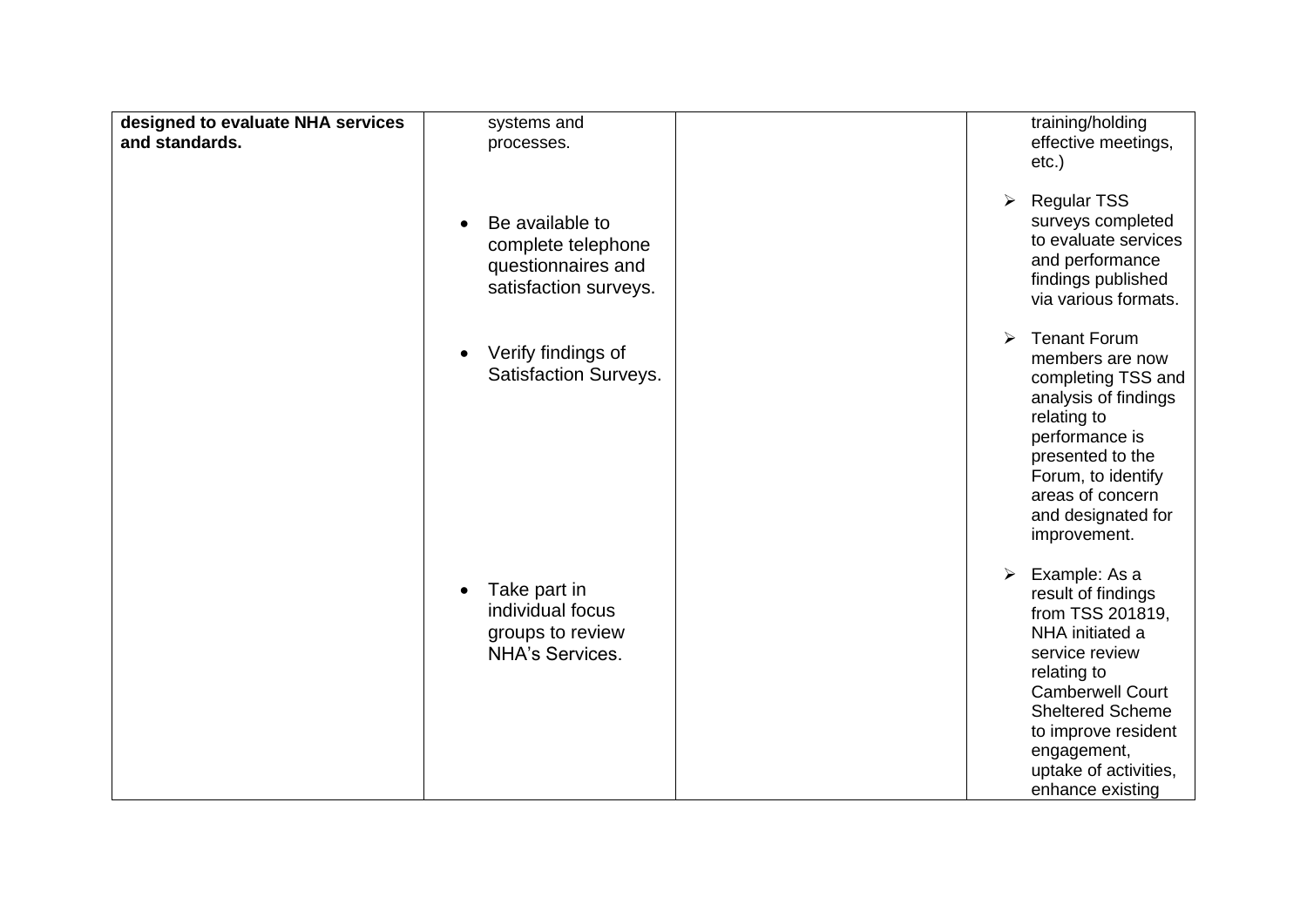| Help form or join an<br>already established<br>Residents Groups.                                            | and incorporate new<br>activities and to<br>increase satisfaction<br>levels and service<br>standards.<br>Supported tenants<br>➤<br>to join and<br>participate in local<br>resident's groups,<br>encouraged local<br>activism by<br>attending local<br>community<br>meetings and local |
|-------------------------------------------------------------------------------------------------------------|---------------------------------------------------------------------------------------------------------------------------------------------------------------------------------------------------------------------------------------------------------------------------------------|
| Assist in reviewing<br>$\bullet$<br>NHA's policies.                                                         | community safety<br>initiates.<br>Via our Tenant<br>$\blacktriangleright$<br>Forum members,<br>residents have<br>completed a review<br>of PS & HM policies<br>regarding service<br>delivery.                                                                                          |
| Helping to review<br>Maintenance<br>performance<br>standards delivered<br>by our us and our<br>Contractors. | <b>Briefing papers</b><br>➤<br>provided to<br>residents                                                                                                                                                                                                                               |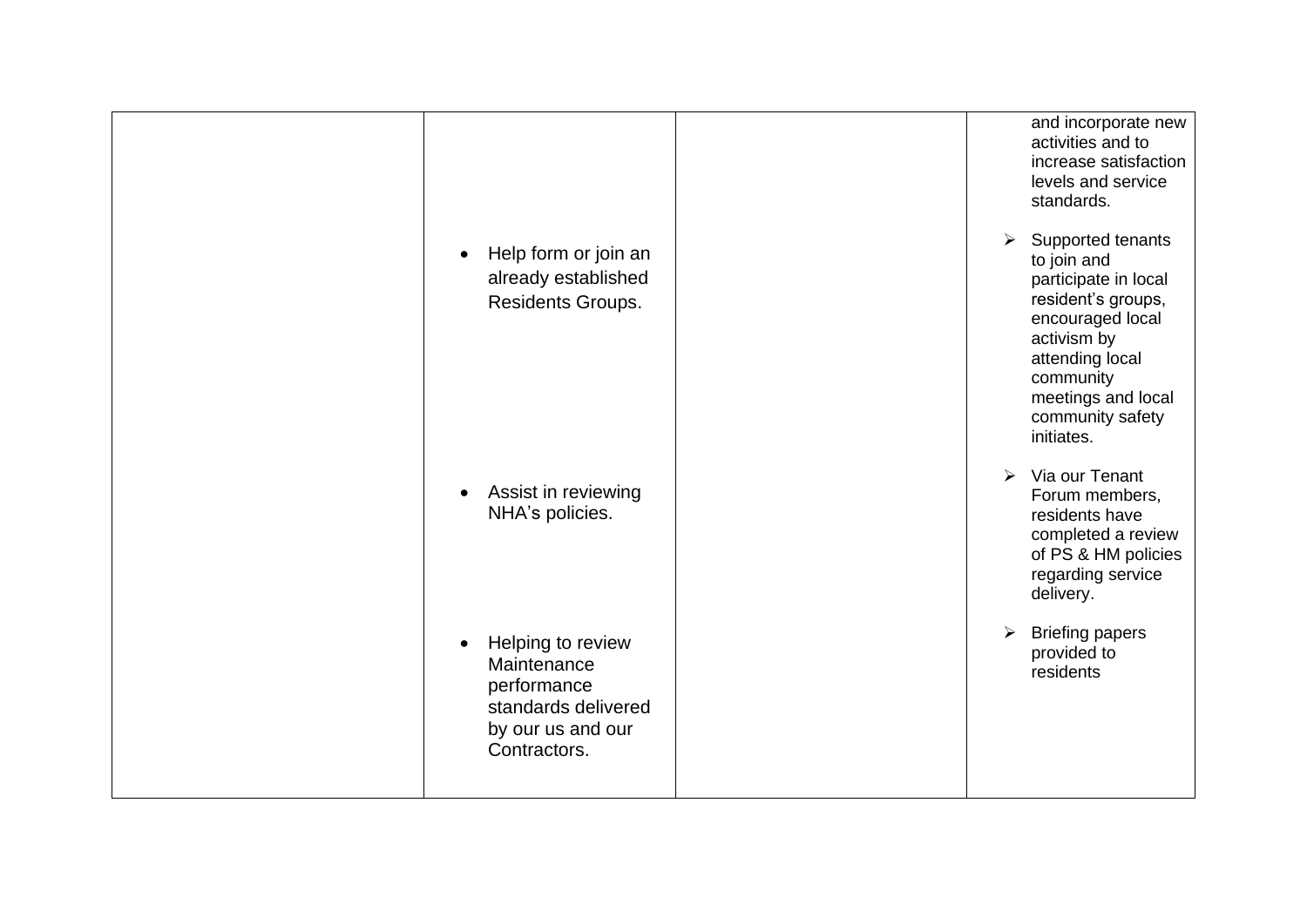| Participate in the<br>$\bullet$<br>reviewing of our<br>Housing<br>Management<br>performance services<br>delivery. | <b>Tenant Forum</b><br>$\blacktriangleright$<br>members has<br>received briefing<br>papers which<br>provide them with<br>KPI targets,<br>objectives and<br>performance.                                                                                                                                                                                                                                                     |
|-------------------------------------------------------------------------------------------------------------------|-----------------------------------------------------------------------------------------------------------------------------------------------------------------------------------------------------------------------------------------------------------------------------------------------------------------------------------------------------------------------------------------------------------------------------|
| Participate in Mystery<br>Shopping exercises.                                                                     | NHA acquired the<br>➤<br>services of<br>Supporting<br>Communities to<br>complete a Mystery<br>Shopping exercises.<br>Key areas of our<br>business (i.e.<br>reporting general<br>repairs &<br>maintenance,<br>planned<br>maintenance, house<br>sales scheme, rent<br>management and<br>arrears advice,<br>support and sign<br>posting, ASB and<br>other general<br>tenancy matters)<br>were identified.<br>Follow completion |
|                                                                                                                   | the finding report<br>was presented to<br>NHA's BOM by                                                                                                                                                                                                                                                                                                                                                                      |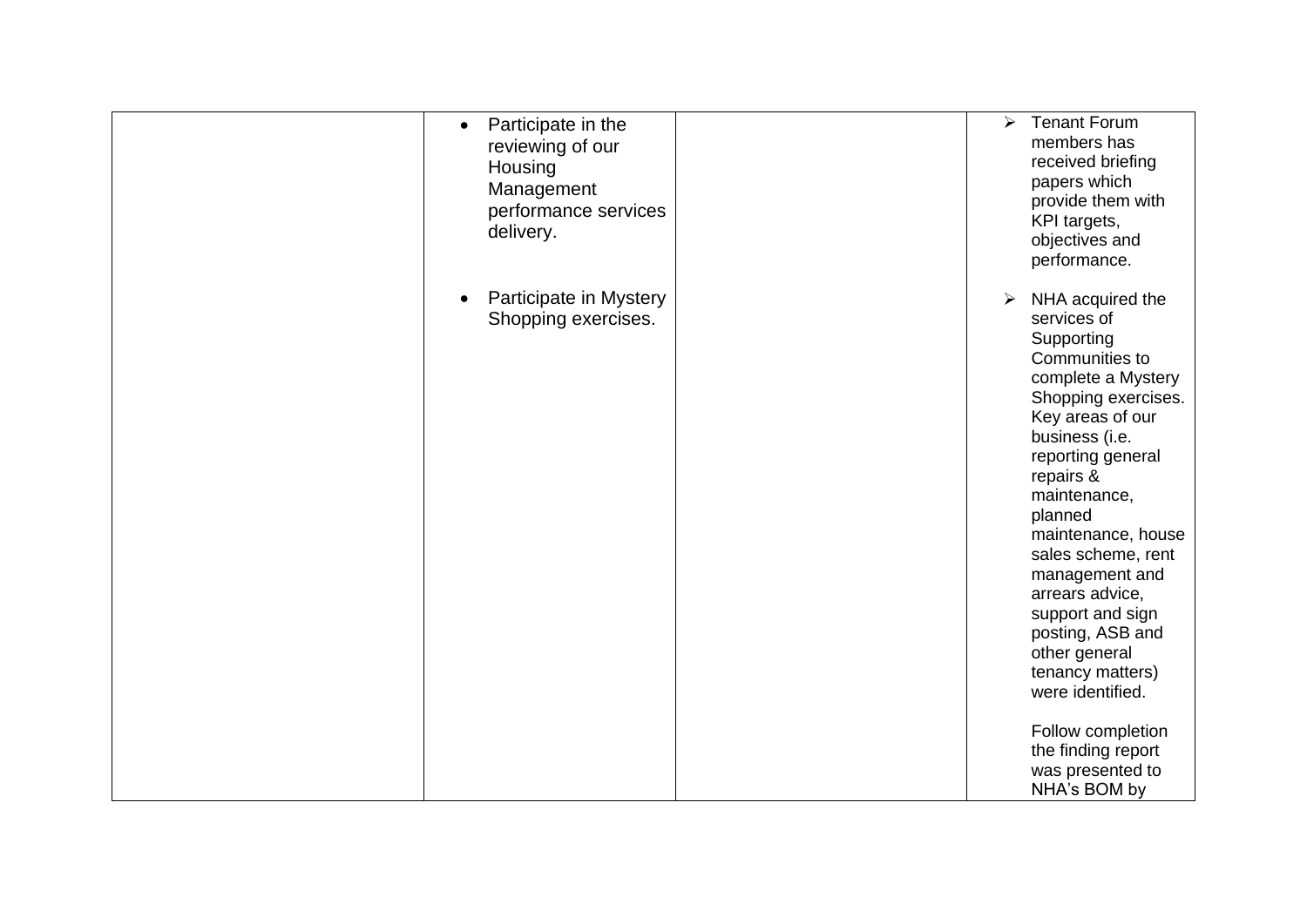|                                                                                |                                                                                                                                   |                                                                                         | senior<br>management. Staff<br>were briefed on<br>performance and<br>recommendations<br>were incorporated<br>into our day to day<br>operations to<br>improve service<br>delivery.                                                                                                                                                                                       |
|--------------------------------------------------------------------------------|-----------------------------------------------------------------------------------------------------------------------------------|-----------------------------------------------------------------------------------------|-------------------------------------------------------------------------------------------------------------------------------------------------------------------------------------------------------------------------------------------------------------------------------------------------------------------------------------------------------------------------|
|                                                                                | Take part in Estate<br>Walkabouts.                                                                                                |                                                                                         | NHA have<br>$\blacktriangleright$<br>completed Estate<br>Walk abouts with<br>residents,<br>community reps,<br>statutory agencies<br>and others to<br>identify local<br>improvement<br>measures, which<br>are aimed at<br>improving the local<br>environment,<br>promoting<br>community relations<br>and enhancing<br>community safety<br>(i.e. reduce ASB, &<br>crime). |
| <b>Record monitor and report</b><br>performance to NHA Board of<br>Management. | Comm. Eng. Officer to<br>$\bullet$<br>provide update on<br>progress (i.e. events,<br>programmes, initiatives<br>via NHA's Service | Director of<br>$\blacktriangleright$<br>Operations/Comm. Eng.<br>Officer<br>(Quarterly) | $\triangleright$ Community<br>Engagement &<br><b>Service Delivery</b><br>Report is composed<br>1/4ly and presented                                                                                                                                                                                                                                                      |